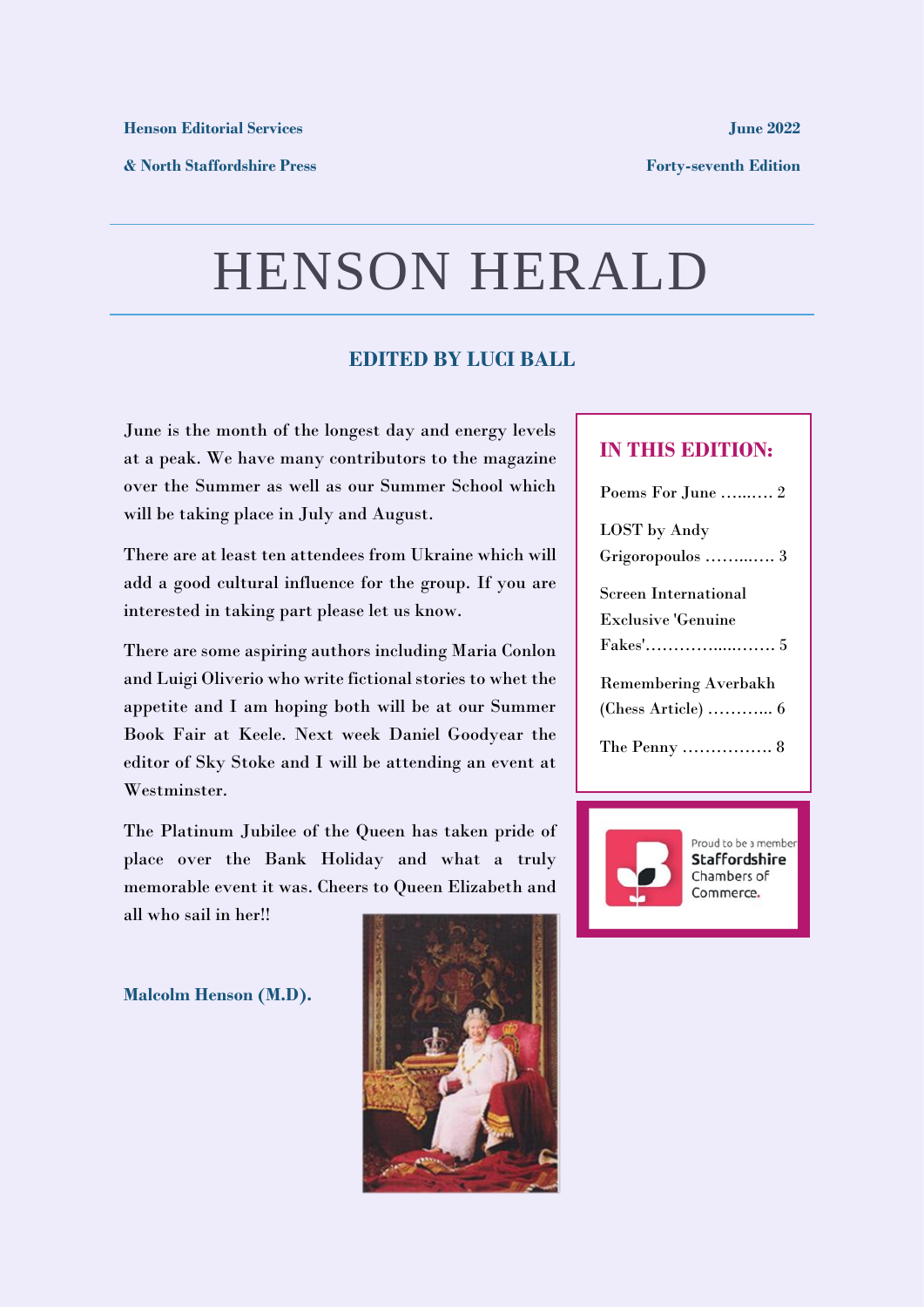# POEMS FOR JUNE

### **'Why Was June Made?' – Annette Wynne**

Why was June made?—Can you guess?

June was made for happiness!

Even the trees

Know this, and the breeze

That loves to play

Outside all day,

And never is too bold or rough,

Like March's wind, but just a tiny blow's enough;

And all the fields know

This is so—

June was not made for wind and stress,

June was made for happiness;

Little happy daisy faces

Show it in the meadow places,

And they call out when I pass,

"Stay and play here in the grass."

June was made for happy things,

Boats and flowers, stars and wings,

Not for wind and stress,

June was made for happiness!

### **'June' – Rebecca Hey**

This is the year's sweet prime! Methinks, like Youth,

'Tis poetry embodied! Nay, I deem,

Delightsome June! that Fancy's brightest dream

Outvies not thy fair beauty; nay in sooth,

For once she need but borrow hues from Truth

To picture thee. Now yield we every sense

To the sweet season's genial influence,

And banish from our bosoms care and ruth.

Ask we for fragrance? lo! each little flower

Yields to our scarce-breathed wish its incense sweet;

For music? hie we to the glade and bower,

There the blithe birds shall give us welcome meet;

For beauty? deck'd in all its living power,

Earth lays her brightest trophies at our feet.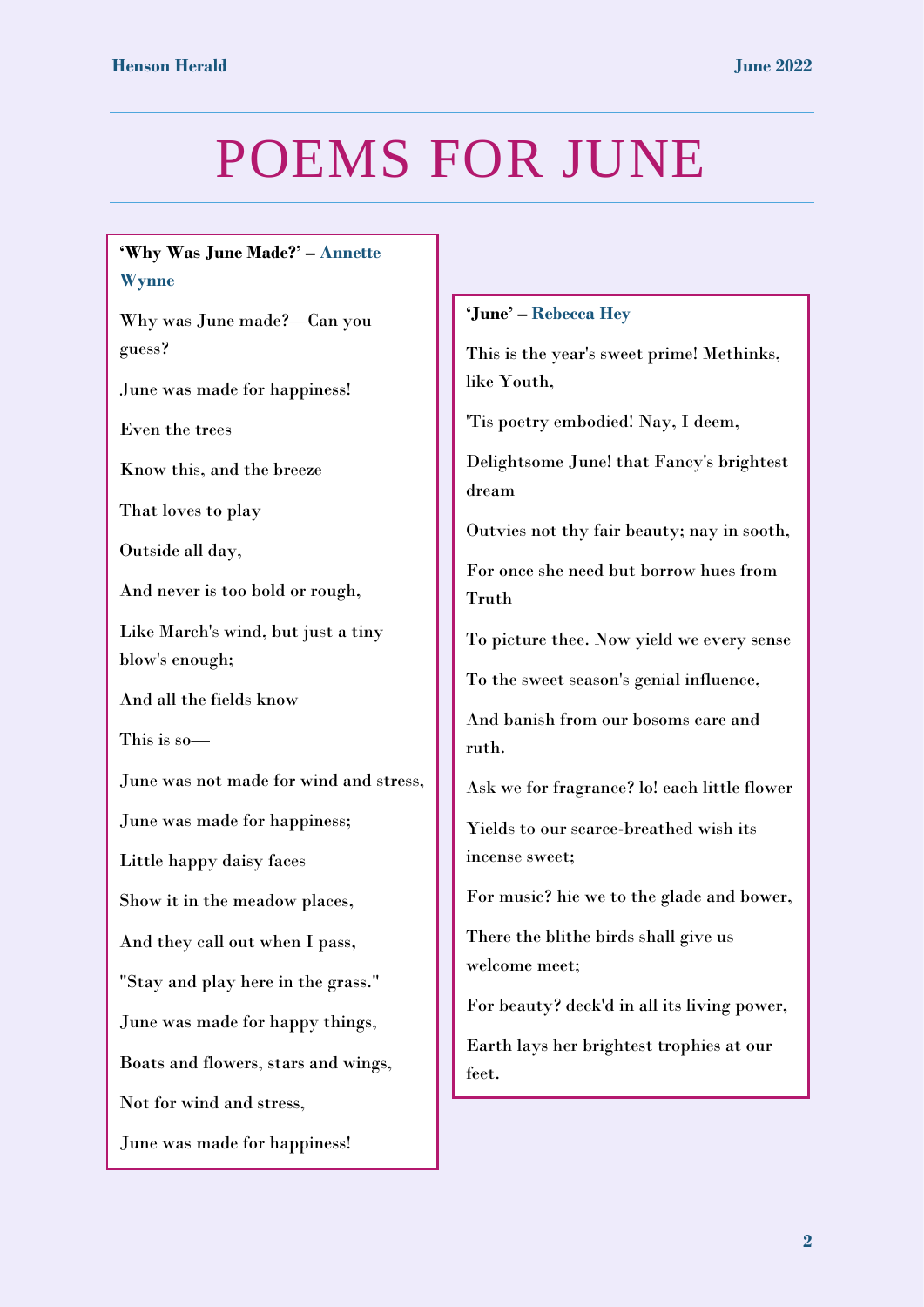### LOST

feels more relentless. Adopted by the night forced to become nocturnal. If I sleep I become exposed to the streets, I become fragile. If I am sleepless, I won't be able to fight through it. Paranoia is my instinct, strong and trustworthy or am I wrong to be the host of my self-made fear? What's the worst that could happen to a nobody? How will I be prepared for it? I trust my capability of survival blindly with hope, sometimes it's all we have. The presence of dead people is starting to feel more real than the existence of the ones alive. I notice the spirit in everyone fading to nothing, the emptiness of their souls, the lack of will inside them created by the draining routine and toxic hypocrisy brain washing them to its level. Feeling every miserable detail of the sick streets you walk upon cursed in the darkest nights, the ones where you stop hoping that the sun will shine tomorrow, when the bitter pain you swallowed leaves its aftertaste of emptiness. What do we know, is there a correct way to live? Do I fix myself first or my life? The order is

Every day the wind is more punishing and the rain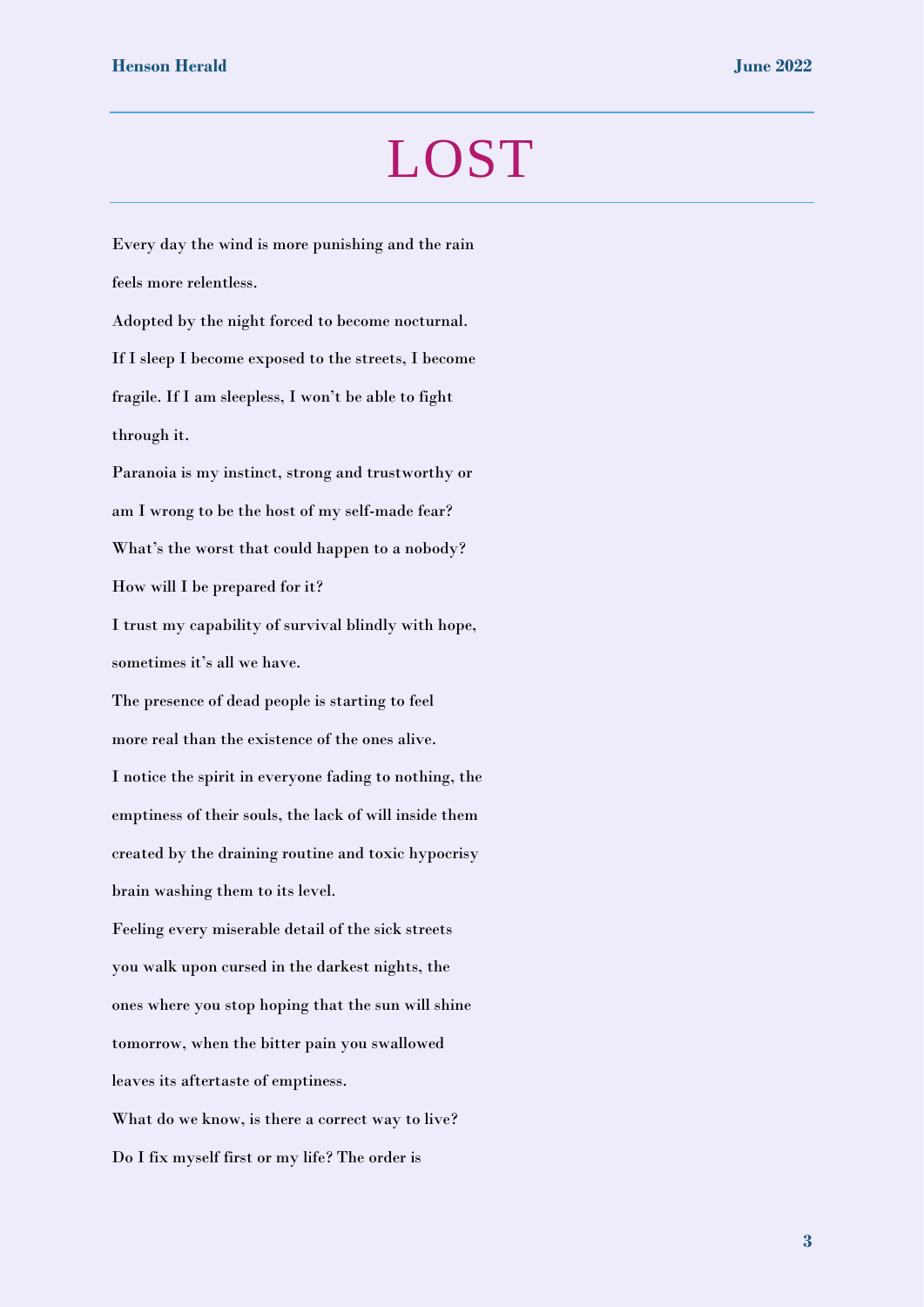#### **Henson Herald June 2022**

confusing, am I a reflection of my fear or my ambition? Is that a choice or uncontrollable? People see different, people hear different, people feel and live different but everyone bleeds the same.

All the masks of hypocrisy everyone wears as a disguise to look civilised are as see through as glass. I never had it in me to see a reflection in them, I've been alienated to anarchy in this Dystopian circus they call a society. Hibernating in my paranoia, the unlovable loneliness, a feeling that has never expired. I've been held captive by ghosts for too long, I feel like I have become one, haunting myself, tormented by the trauma I allow to roam as I question my conscience. A soul split into multiple ones at war with each other, a battlefield of a mind in this so small spec in existence.

What even is life?

I was never fitting for the world I was put in, something that confused me my whole life, but I realise now if I was not sent here to love this world maybe I was sent to change it. Hope can impact a great amount through the butterfly effect and maybe if I do my best who knows, maybe the sun will shine tomorrow.

#### **Andy Grigoropoulos.**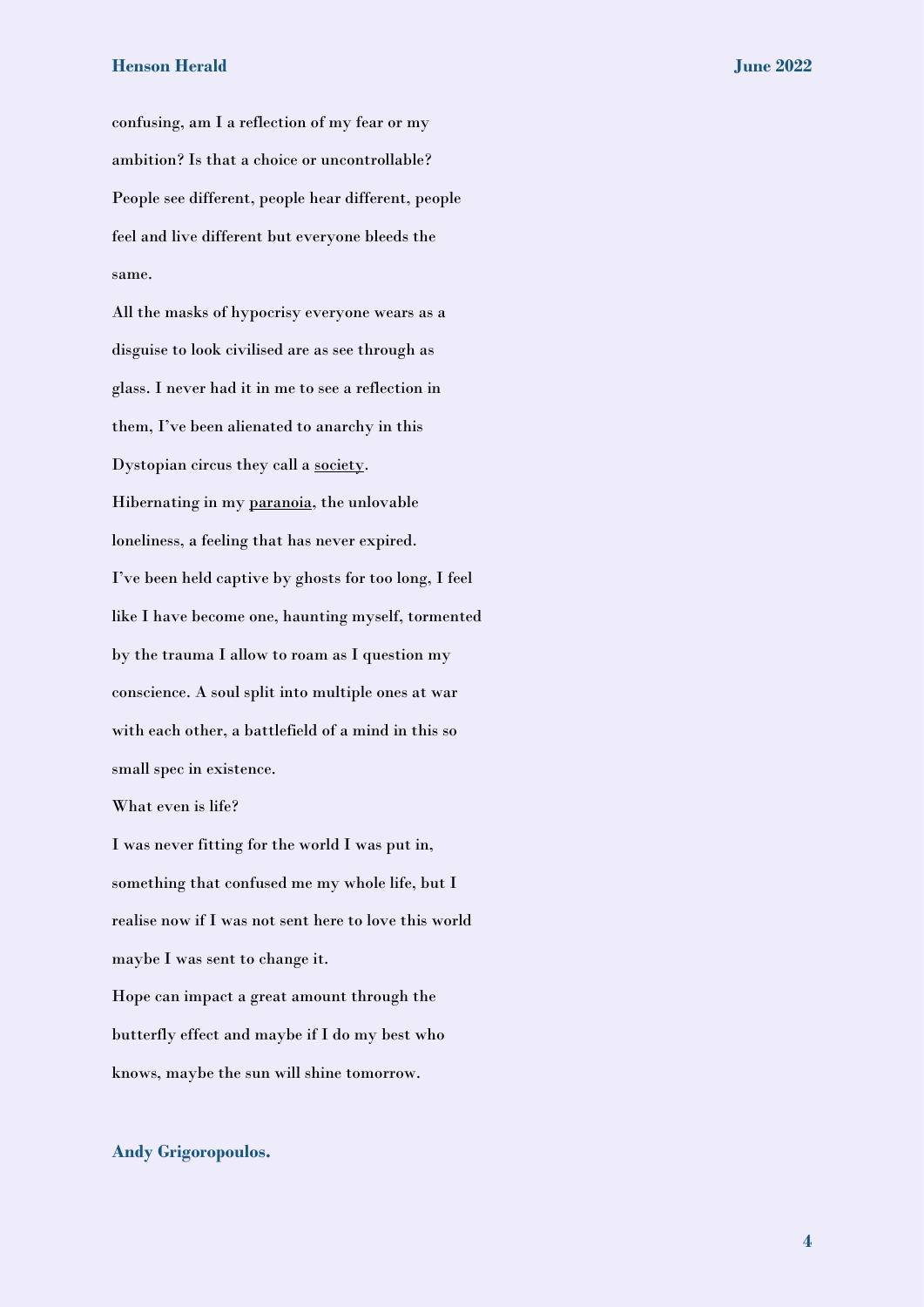# SCREEN INTERNATIONAL EXCLUSIVE 'GENUINE FAKES'

A book that we had the honour of publishing *Genuine Fakes* (Rosemary Myatt) has officially been picked up for the go-ahead by UK sales agent Parkland Pictures. Shooting is set to take place later this year in Staffordshire.

**Read the full story here: [https://www.screendaily.com/news/parkland-pictures-boards-art](https://www.screendaily.com/news/parkland-pictures-boards-art-scandal-feature-genuine-fakes-exclusive/5170927.article?referrer=RSS)[scandal-feature-genuine-fakes-exclusive/5170927.article?referrer=RSS](https://www.screendaily.com/news/parkland-pictures-boards-art-scandal-feature-genuine-fakes-exclusive/5170927.article?referrer=RSS)**

**Book Synopsis:** A story, based on true events, about one man's greed and how, with a cunning devious mind, he takes advantage of another man's desperate struggle for survival.

The art fraud depicted in this book actually happened. For a decade from the mid 1980's to the mid 1990's two men fooled the art world with a combination of paintings in the style of modern masters backed up by cleverly forged provenance.



Over 200 paintings with a face value of many millions of pounds were sold through established action houses or directly to collectors, dealers and museums around the world. 80 were recovered, 120 are still in circulation.

**Book available to buy via this link:** 

**<https://greeneyeproductionsacademy.com/product/genuine-fakes-by-rosemary-myatt/>**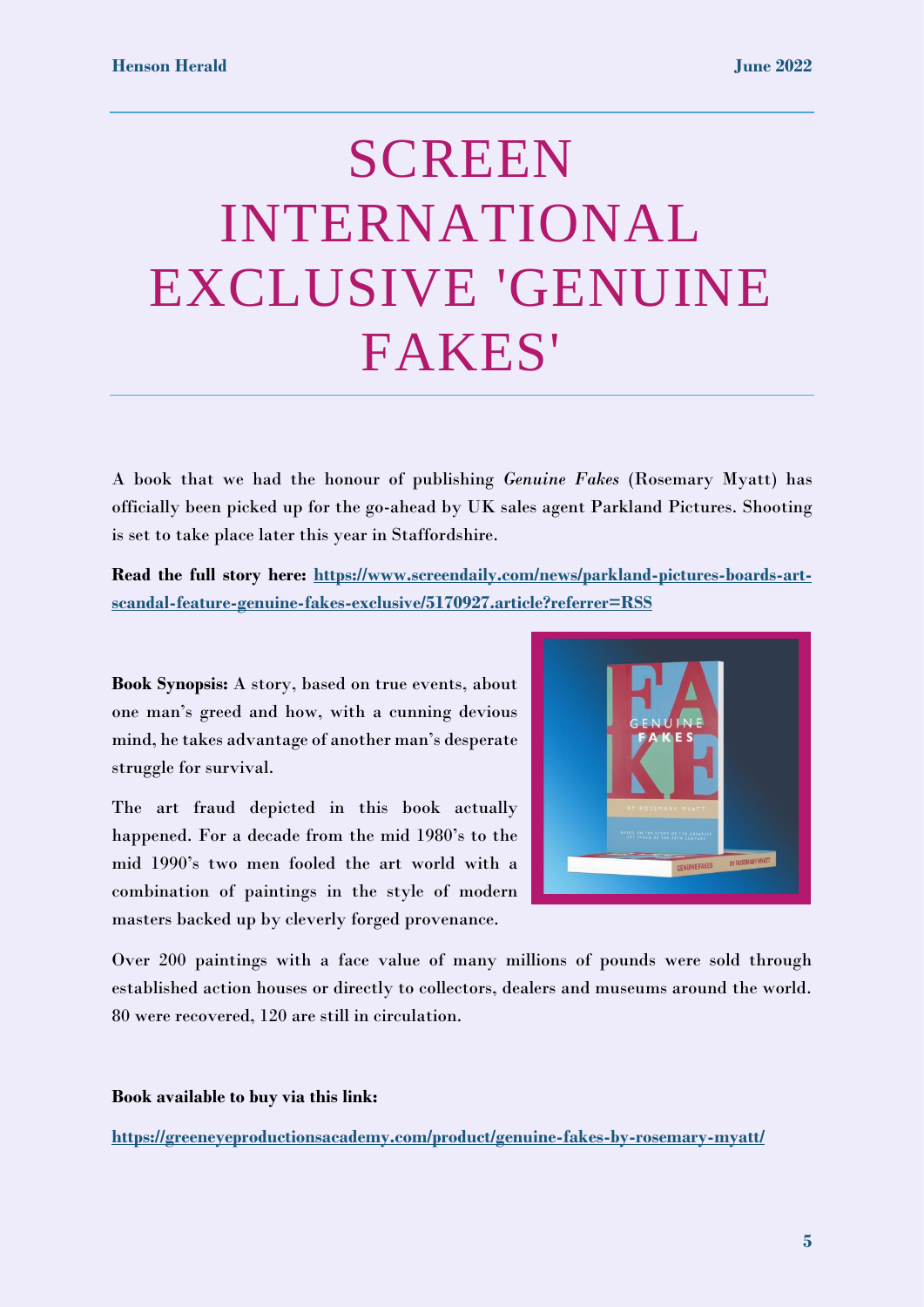# REMEMBERING AVERBAKH

Yuri Averbakh had a wry explanation for why he was made chairman of the USSR Chess Federation in 1972. There was a feeling that Borris Spassky, the Soviet world champion, would lose his title to Bobby Fischer in Reykjavik that year. Nobody else wanted to deal with the fallout, so Averbakh had been deputy chairman for tens already, and throughout his life showed a tireless appetite for almost every role that chess has to offer. He left his mark on the game as a player, politician, writer analyst, editor, researcher, historian, and arbiter.

Yuri Lvovich Averbakh died in Moscow on 7th May, just a few months after celebrating his 100th birthday. He was born in Kaluga, a small city 100 miles from Moscow. As a youth he was tall and athletic, and drawn to several sports including volleyball and boxing. Even in his late eighties, he was a regular swimmer until his doctors told him to ease off. He evidently believed that chess could also contribute in maintaining health into old age. But he advocated that old players should spend their time solving chess problems, rather than endure the stress of playing in tournaments.

Averbakh was a prolific composer of problems, which tied in with his work as a theoretician of the endgame. His series of endgame volumes, which were translated into English as comprehensive Chess Endgames in the 1980s, was a mammoth undertaking, particularly before the advent of computer analysis. For many years, they were the definitive endgame textbooks, and many of Averbakh's compositions were simplified positions, designed to illustrate key endgame ideas with optimal clarity.

He liked to categorise chess players by their defining traits. Botvinnik and Fischer, for examples, he saw as killers, who sought to crush their opponents. Others were fighters (like lasker), sportsmen (Capablanca), games players (Karpov) or artists (Tal). Averbakh saw himself as a researcher, fascinated by chess analysis as an end in itself, while nothing that such players rarely become world champions. He was, nonetheless, a player of the highest calibre – a candidate for the world championship at the famous tournament in Zurich in 1953, and USSR champion in 1954. His best games are inspiringly wholesome. The game below ends with a flourish, but the methodical play leading up to the diagram position is powerful in its own way.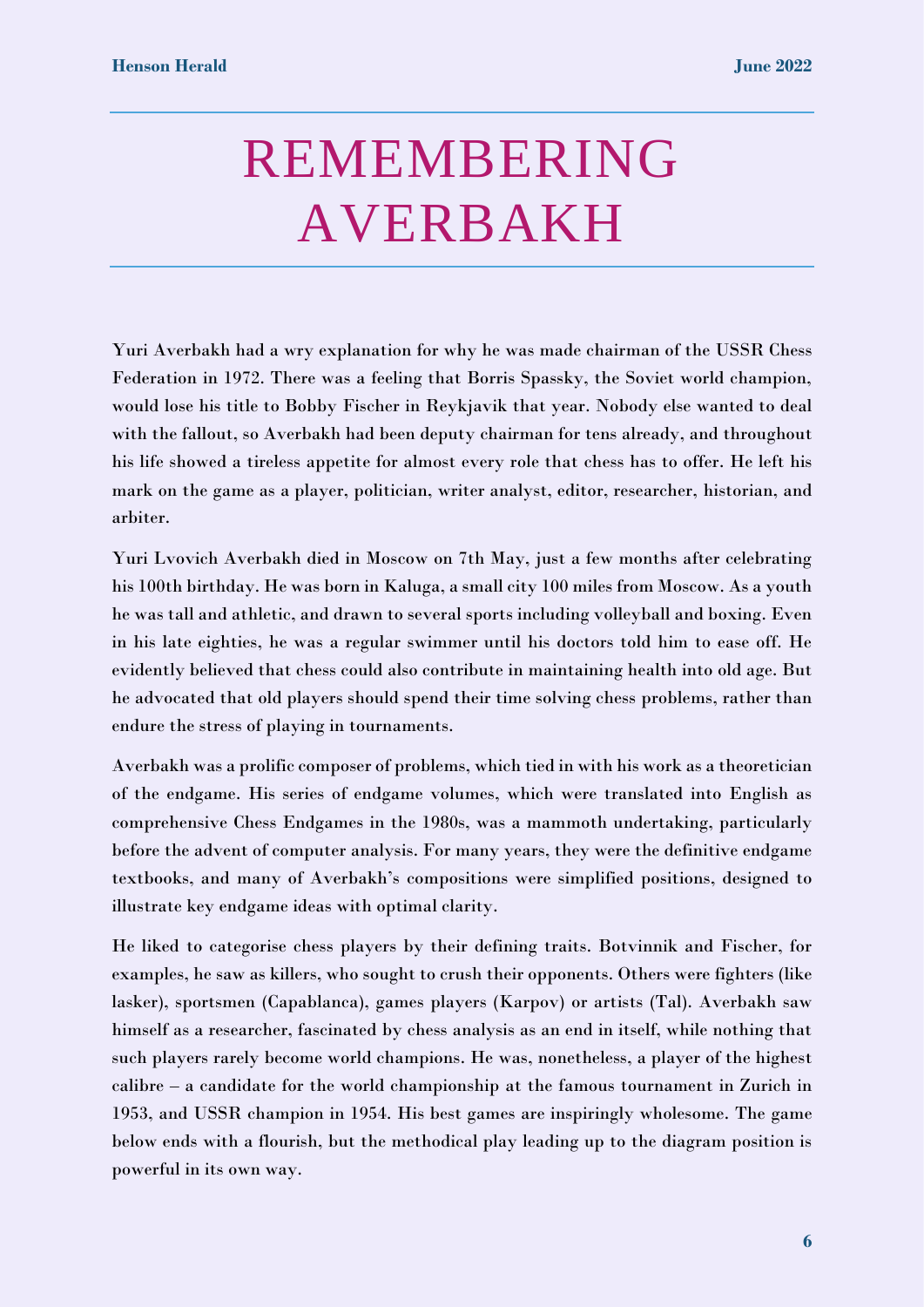The Game:

Wolfgang Uhlmann-Yuri Averbakh

Dresden, 1956

**1 d4 Nf6 2 c4 e6 3 Nc3 Bb4 4 e3 O-O 5 Ne2 d5 6 a3 Be7 7 cxd5 exd5 8 Ng3 c5 9 dxc5 Bxc5 10 Bd3 Nc6 11 O-O Be6 12 Nce2 Bd6 13 Nd4 Nxd4 14 exd4 Re8 15 Nf5 Bxf5 16 Bxf5 Qb6 17 b3 g6 18 Bh3 Ne4 19 Qd3 Be7** A strong regrouping, seeking a more promising diagonal. **20 g3 Bf6 21 Be3 Re7 22 Rac1 Rae8 23 Rfd1 Qd6 24 Bg2 h5 25 Qb5 a6 26 Qa5 h4 27 g4 Bg5 28 Bxg5 Nxg5 29 h3 Re2 30 Rf1 30…R8e3** A wonderful way to breach the kingside defences. **31 fxe3 31 Rc3** was more stubborn, but after **31…Rxc3 32 Qxc3 Ne6**, preparing **Ne6-f4**, White remains in terrible trouble. **Rxg2+ 32 Kxg2 Qg3+ 33 Kh1 Qxh3+ 34 Kg1 Qxe3+ 35 Kh1 Qh3+ 36 Kg1 Qg3+ 37 Kh1 Nf3** Moving in, and **38 Rc2** doesn't help on account of **Qh3+ 38 Qd8+ Kg7 39 Rxf3 Qxf3+ 40 Kh2 Qf4+ 41 Kg2 Qxg4+** White resigns Black will win the **Rc1** with another queen check, emerging several pawns up.

**Luke McShane.**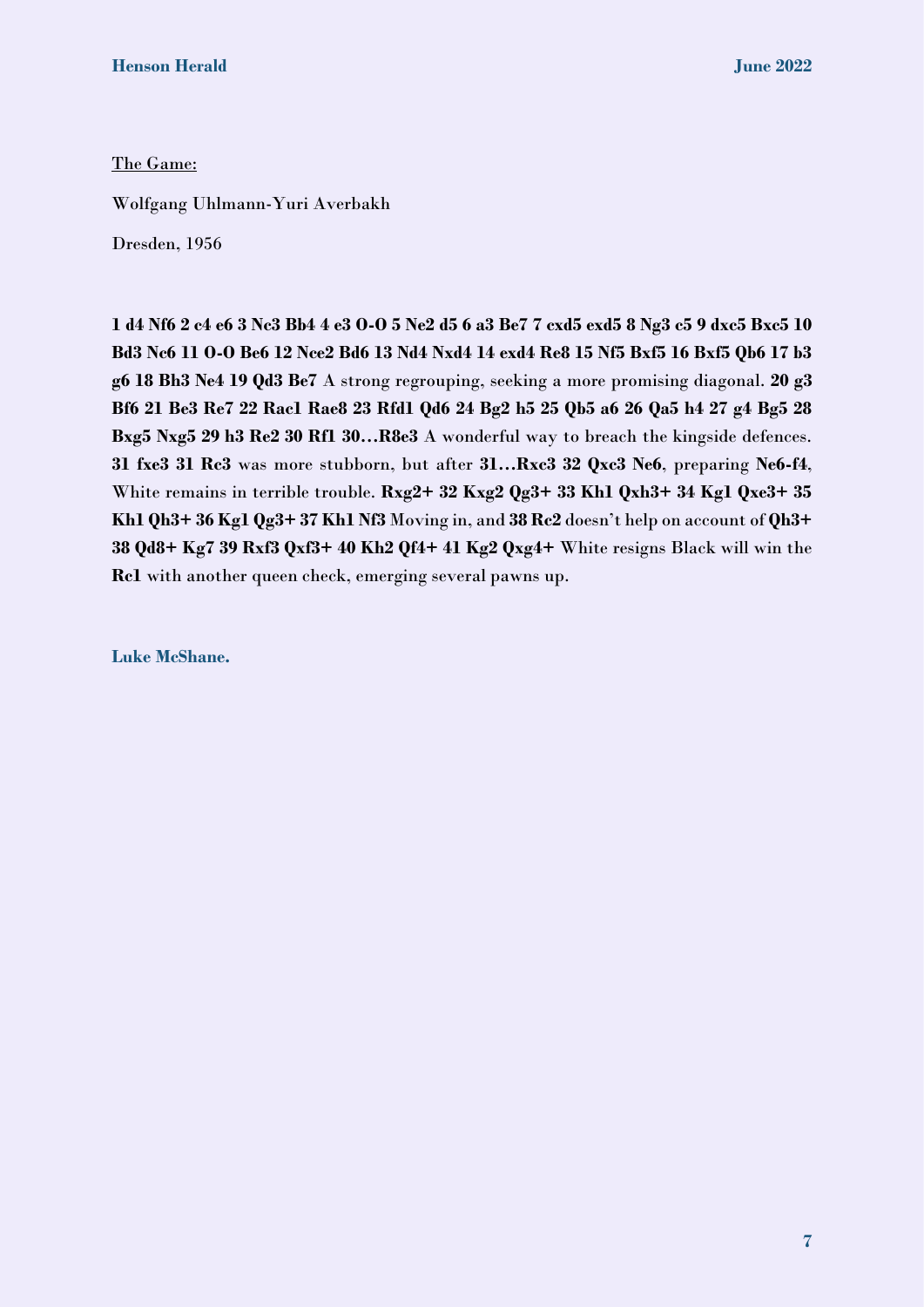### THE PENNY

A single snowflake swirled from the heavens, a mere dot in the world. Tenderly, it moved past the branches lightly sugared with snow, and down towards the small house standing in the street below, before spiralling down onto the windowsill. A face appeared in the glass; that of a small boy. Fumbling anxiously at the catch on the window, the small boy brought the window down with a clatter before leaning forward to peer at his surroundings. A smile a brightened his features as he reached out one skinny arm to catch the falling flakes. A ghostly crystal landed on his dark lashes. He blinked: so white. All so white. The gentle wind slowly carried the snowflakes to the floor, where they lay, frosting the world in white, each with their own journey, each with their own story to tell. Each as uncertain as the boy's own, where every evening his family would count their pennies, feverishly hoping they would have enough to carry them through the next day. Indeed, the snowflakes' fates were just as uncertain. On landing, they slowly melt into the earth, forming a soft blanket of snow. That part is inevitable enough. But even snow melts eventually. And what then?

The boy recoiled, a look of panic spreading across his face. Hastily, his hands groped in the darkness for a match. At last he found one and awoke the candle beside him, which blinked curiously upon the scene, as if enquiring about the source of his frenzy. Pulling on the only shirt and trousers he owned, he stumbled down the stairs with only the feeble flame to guide him. Poor as his family was, they found themselves without possession of a clock or a watch, and on this particular morning that was especially problematic: it was the day of his class trip, which his family had been saving up for all year long. Proudly, the boy felt the smooth surface of the penny between his fingers before slipping out into the cruel morning.

The sky was a luminous blue and this, along with the snow, created a scene so bright it threatened to temporarily blind the boy. Blinking down at his oversized boots, he listened to the soft crunch of the snow beneath them. Then he looked up and squinted into the brilliant interplay of sky and sun above. Wintry trees stood as though they were ballet dancers poised to show the world their elegance. The flowers slept beneath the bed of white and the animals had vanished into places of warmth. Nothing seemed to move. It was all so still.

The boy shivered violently, yet still he smiled. A sort of elfish smile, it was, with his brilliant green eyes shining like the first sign of spring. Onward he stumbled, the air frozen on his lips, escaping in tiny clouds of mist, running as fast as his little legs would allow him.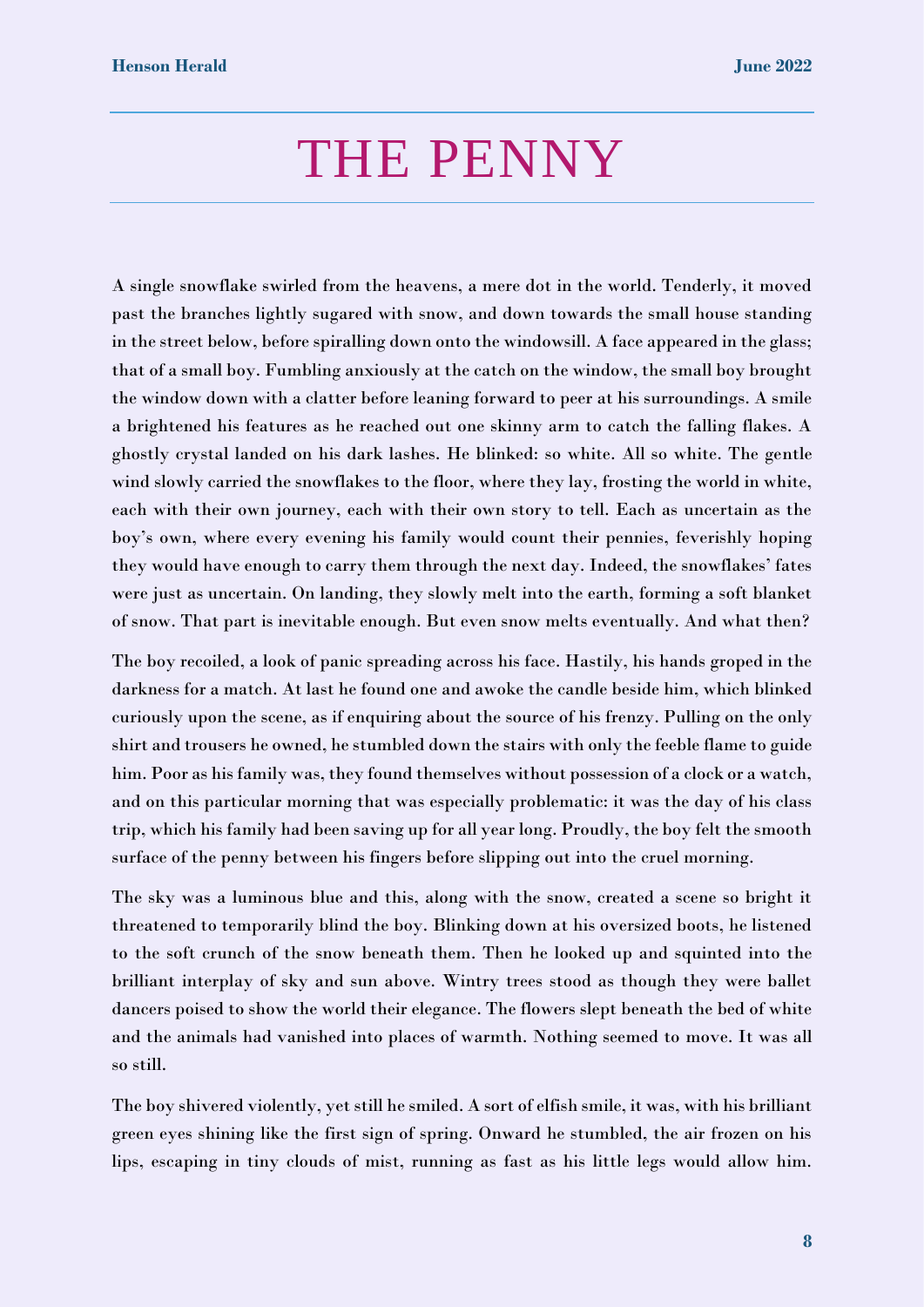Overwhelmed by his haste not to miss this trip, this long-anticipated trip, his feet tripped over one another and the next thing he felt was the merciless snow biting the skin of his cheek. However, it was not this which alarmed him. Reaching out desperately, he searched the snow for his penny, which during the fall had escaped his feeble grip, seeming almost unwilling to be spent. In despair, the boy cried out, and somehow all hope seemed to escape with the sound. All his joy had hung from a single fraying piece of string, a string which was now broken.

That penny had meant everything.

Suddenly, the sound of boots in snow entered the heavy silence of that morning. The boy turned, his shoulder's hunched in a way which implied fright, but immediately a look of incredulous glee appeared on his face. Above him stood a girl, her round cheeks kissed pink by winter's lips, her bright blue eyes almost as brilliant as the sky overhead. A smile was playing on her lips, but shyness forbade it to spread any further. The boy's hopeful eyes settled on the penny held between her fingers, which were extended towards him. Slowly, he stretched his own arm towards her in a faltering manner, as though afraid she would withdraw if he moved too fast. At last, his fingers enclosed around the penny, now cold with winter's touch. The girl's grip slackened, allowing the penny to slide into the boy's outstretched hand.

He half expected her to leave now, but she showed no sign of parting. Still she watched him with that shy and curious expression, her dark eyes warm like a steaming mug of hot chocolate in December. One may say there is no colour in dark eyes, but there was more in those eyes than in any other pair of eyes he had ever looked into. Within those deep pools of dark-cinnamon, he found peace. They held no darkness; they held light and hope, gentleness and altruism. Suddenly, he became aware that her hand was still stretched towards him, and, after a shy pause, he grasped it in his own and stumbled to his feet.

"Thank you," he mumbled quietly, yet his voice was thick with gratitude.

The girl smiled, and this time it spread to her eyes and the boy found it so infectious that he too began to grin. After a moment, embarrassment consumed him with a cruel vengeance, and he became all too aware of his primitive clothing and oversized boots. In an attempt to hide them, he stuck his feet firmly beneath the snow and began to feel the heat radiate off his face like a hot pan. The girl continued to watch him in the same curious way, like a child seeing the world for the first time, yet he did not find her gaze scrutinising. In fact, he rather felt at peace with it.

"What do you want to spend it on?" she spoke at last, pointing at the penny.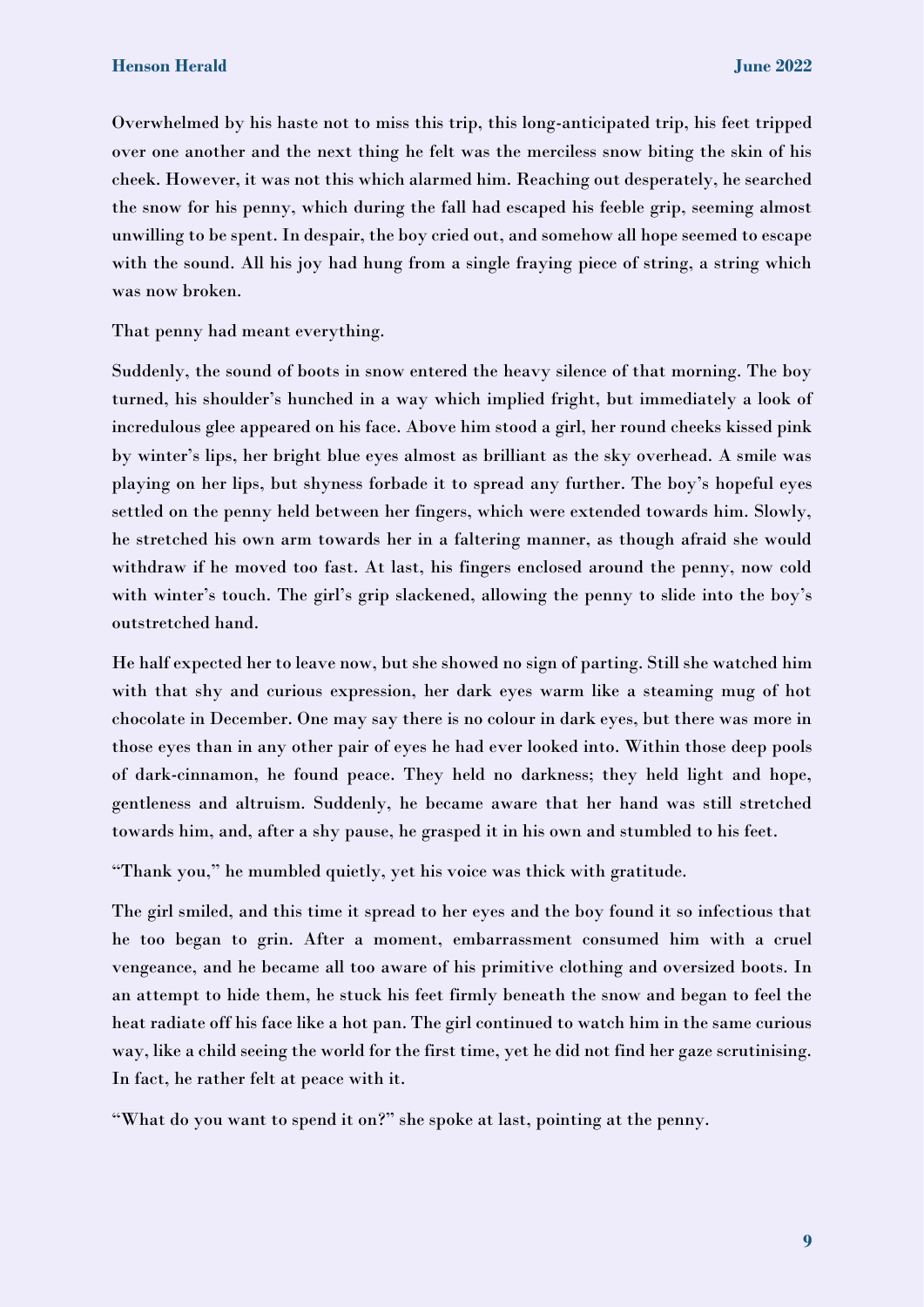Proudly, the boy replied, "A school trip today." Like an alarm in his brain, he suddenly became aware that he was running late, though could not bring himself to move away from this girl.

"Oughtn't you be going then," she laughed. Such a sweet sound it was, like syrup and honey all mixed up together. Again, the boy could not bring himself to move. Perhaps it was due to his boots still remaining buried in the deep snow, or perhaps it was something about this girl which warmed him despite the cruel weather.

"What are you doing today?" he enquired inquisitively.

The girl smiled. "I was going to take my sledge out to that hill over there. See." And she pointed to what almost resembled a sugar lump in the distance.

The boy watched her for a moment. Then, giving an untimely cough, he pushed his hair back from his forehead, realised it was already there, and swiped at thin air. His hand fell clumsily to his side, and he blushed. "Can I join you?"

The girl began to grin. Then, taking his hand, she hurried off towards the hill, with excited words tumbling off her tongue like honey.

Ever since that day, the boy grew to care less about money, and realised that the most important things in life cannot be bought. It cannot build relationships, or build meaning into a life that has none. The boy had to look past his poverty to see what really mattered, and instead of spending his penny on the school trip, he made a new friend who would stand by him for life.

And you may find it interesting to know that this boy is no longer poor. In fact, he considers himself to be rich, for he has found things that money could never hope to buy; joy, laughter, and love.

**Maria Conlon.**